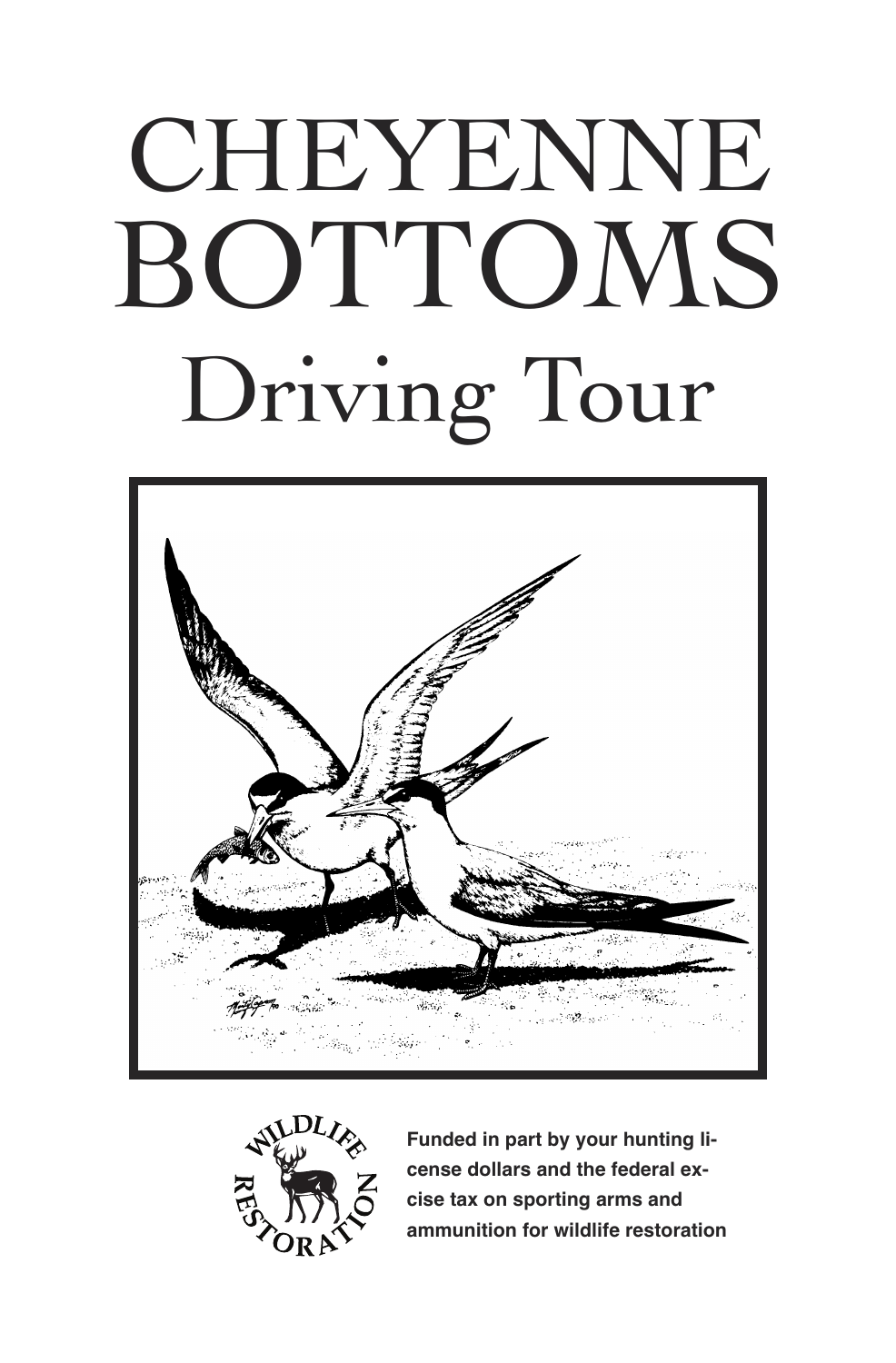# CHEYENNE BOTTOMS DRIVING TOUR

# **Stop 1. The Entrance**

Distance to next stop: about 0.5 mile

 Welcome to the Kansas Department of Wildlife, Parks and Tourism's (KDWPT) Cheyenne Bottoms Wildlife Area, one of the world's most important wetlands. In the fall of 1988, Cheyenne Bottoms was designated a "Wetland of International Importance" under a worldwide treaty.

 You are starting this driving tour at the southeast corner of the area. Your tour through the marsh will take about 45 minutes. Please take your time and enjoy the astonishing array of animals and plants that make the Bottoms so important to wildlife and people. This tour will help you enjoy and understand Cheyenne Bottoms its shorebirds, waterfowl, mammals, reptiles, amphibians and insects, as well as the factors that will determine its future.

# **VOCABULARY:**

 **wildlife –** living things that are not tame

**marsh –** an area of wet soils and water plants, sometimes covered with water

 **shorebirds –** wading birds usually found in marshes or coastal areas (examples: sandpipers, plovers)

- **waterfowl** swimming and diving birds (examples: ducks, geese, grebes)
- **mammals** animals with backbones, hair and milk glands (examples: deer, muskrats, and mice)
- **reptiles** animals with short legs or no legs, scales and lungs (examples: snakes, turtles, and lizards)
- **amphibians** animals that have water-living young and land-living adults (examples: frogs, toads, and salamanders)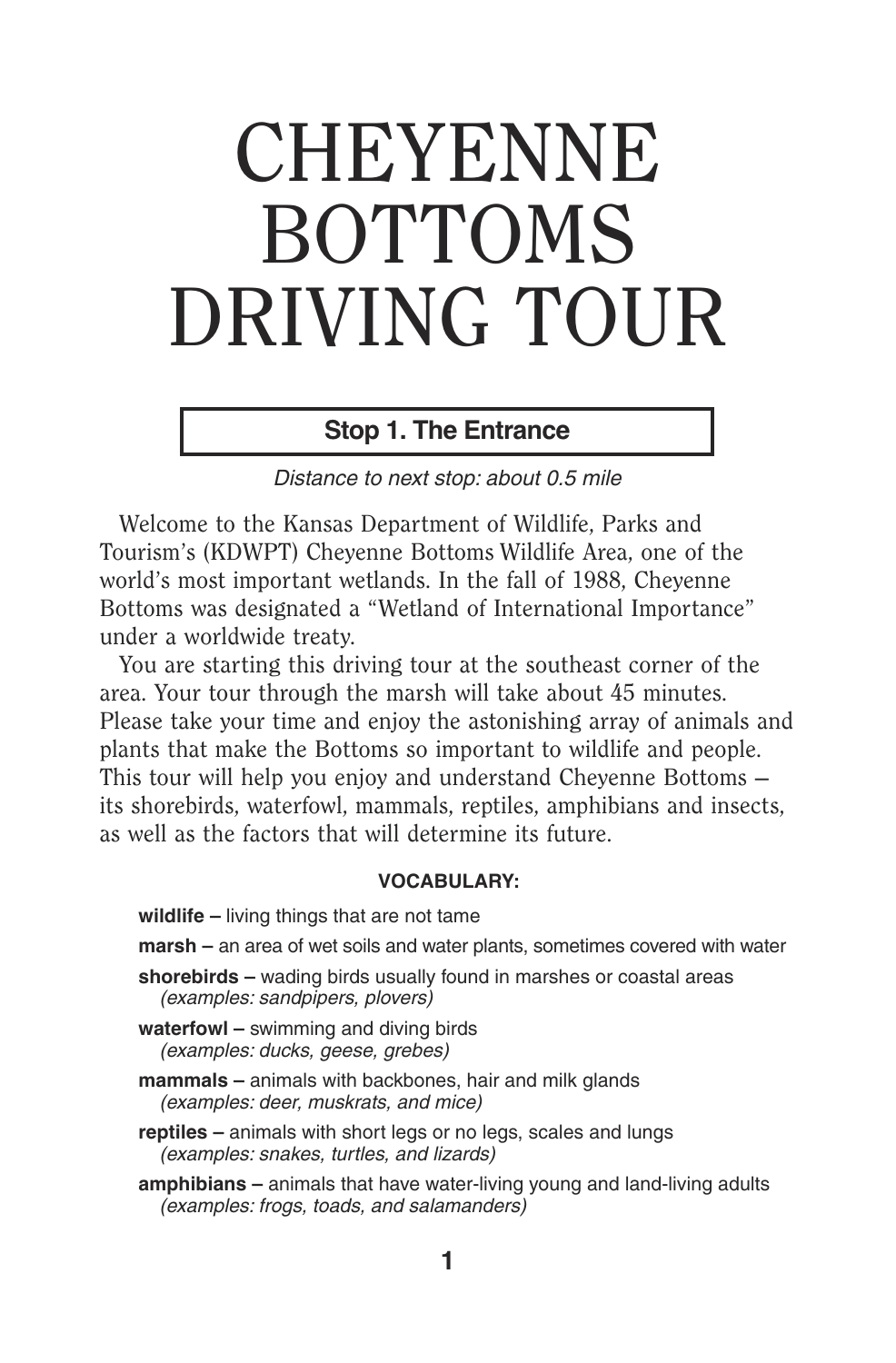

Distance to next stop: about 50 feet

 These large metal gates control water from Pool 1 (ahead), Pool 4 (right) and Pool 5 (left). If you face the center of the gate area, the gate immediately to your left lets water flow out of the Bottoms through the outlet canal. Before the canal was built, there was no channel for water to leave the natural basin. During floods, water once spread many miles in every direction. Now, the outlet canal carries water east into Little Cheyenne Creek, then into Cow Creek near Lyons, and finally into the Arkansas River near Hutchinson. But even the outlet canal can't always carry water away fast enough to prevent flooding during heavy rains.

## **VOCABULARY:**

 **canal –** a ditch constructed to carry water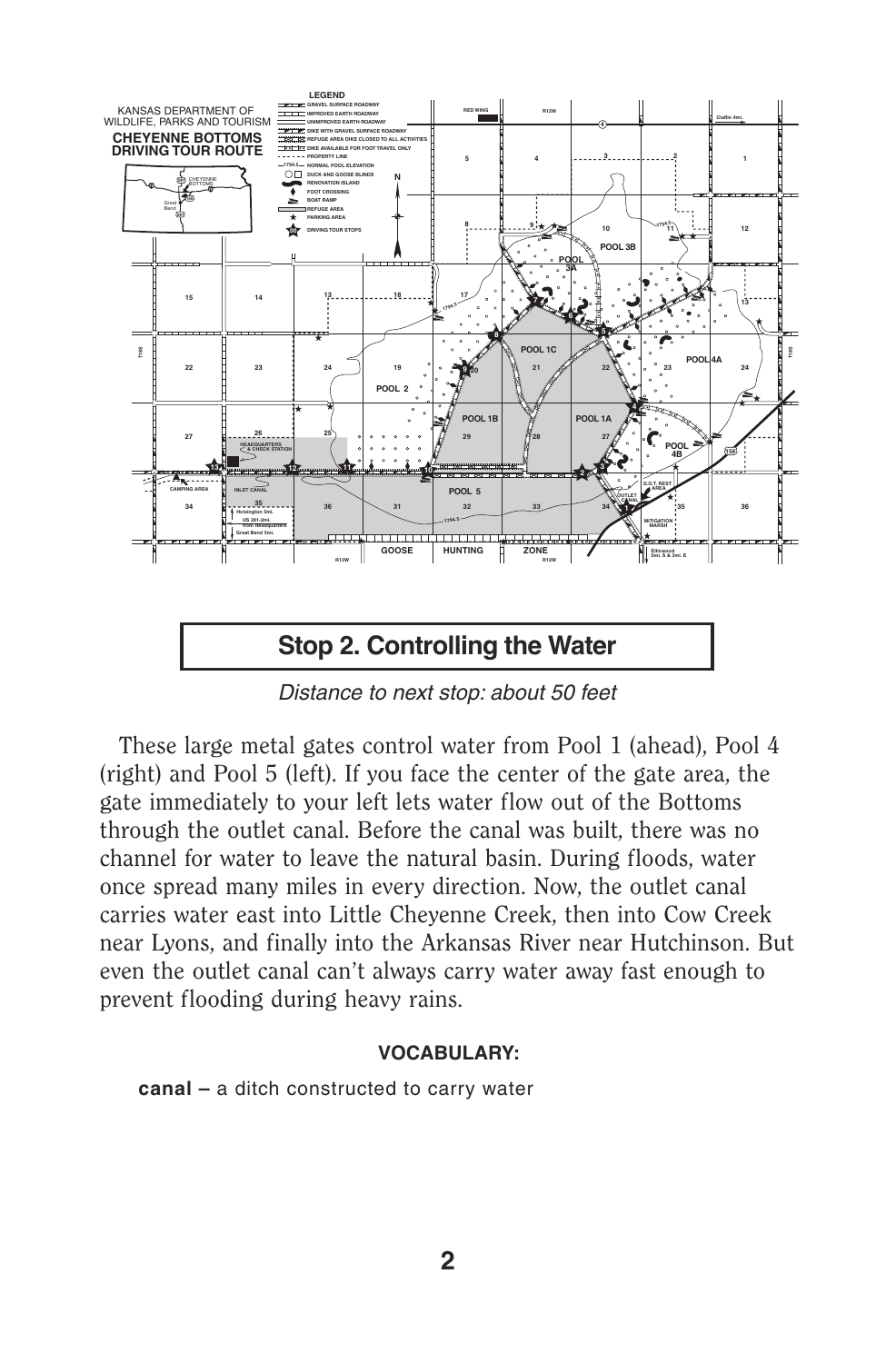# **Stop 3. A Grand View of Cheyenne Bottoms**

# Distance to next stop: about 1.1 miles

 From the top of the observation tower you can get a bird's eye view of the 41,000-acre Cheyenne Bottoms basin. Cheyenne Bottoms Wildlife Area includes about 20,000 acres of this basin, with about 12,000 acres that are generally covered with shallow water.

 This observation tower was erected with monies from KDWPT's Chickadee Checkoff income tax donation program. WATCH FOR ICE ON THE STEPS DURING COLD WEATHER, AND ALWAYS USE THE HAND RAILS!

 You are now at the southeast edge of a huge dish in the Earth's surface. Great movements in the crust caused this sink about 100 million years ago. Geologists believe the shifts also caused the Smoky Hill River to change its route and flow to the east, rather than south to Cheyenne Bottoms. On the Bottoms' north side are 100-foot-high rock bluffs. On the south are also high bluffs and 40 foot deep alluvial deposits.

 Many wetlands help to refill and purify groundwater reserves by allowing water to slowly filter downward. However, the soil beneath Cheyenne Bottoms doesn't allow much water to pass through. The Bottoms, like all wetlands, also filter out pollutants as the water flows through.

 There were once 12 large marshes in central Kansas. Most of these have been altered for farming and other developments. Only Quivira, Jamestown, Slate Creek, McPherson Wetlands and Cheyenne Bottoms remain today.

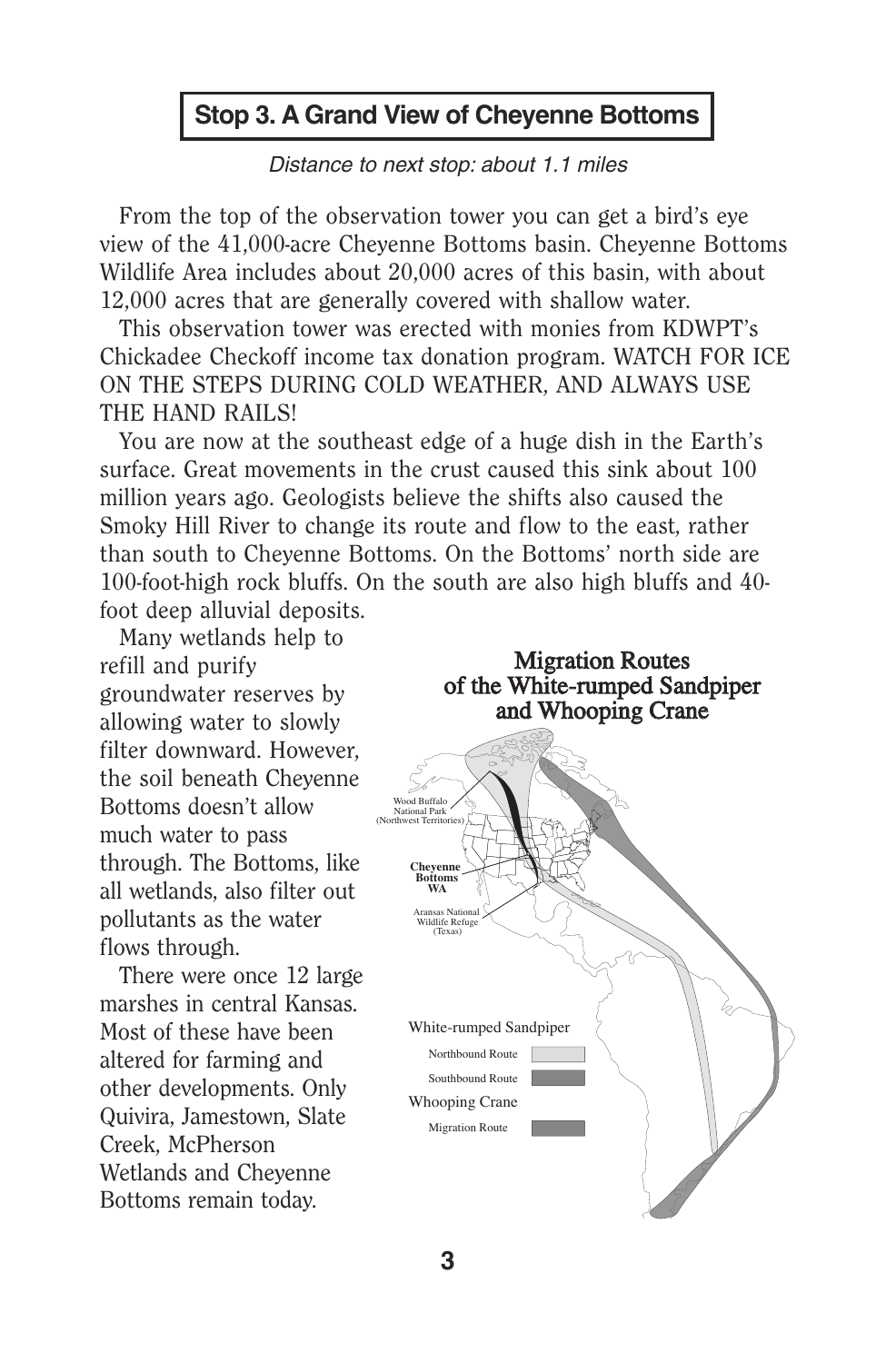#### **VOCABULARY:**

 **migration –** seasonal travel between nesting and wintering areas (example: geese flying south in winter and north in summer)

- **sink** a low place in the land surface (examples: ducks, geese, grebes)
- **alluvial deposit** soil, sand, gravel and other material dropped by moving water



Distance to next stop: about 2.1 miles

 Cheyenne Bottoms, like all wetlands, provides migrating birds with huge amounts of special foods they need to survive long flights. It's easy to see how shorebirds are specially adapted to probing the rich marsh bottom mud for insects and other small animals. Avocets, for example, sweep their long up-curved bills through the shallows to catch beetles, dragon fly nymphs and other larvae. The larvae of midge flies (called chironomids) are among the most important shorebird foods. Long-billed and short-billed dowitchers find many of the same foods by probing the mud. The white-faced ibis uses its down-curved bill to catch snails, insects, leeches, worms, frogs, fish and crayfish. The common snipe's unique bill is soft, pliable (except for the tip) and sensitive to the touch. The snipe plunges its bill straight down into the mud and "feels" for insects, worms, snails and insect larvae.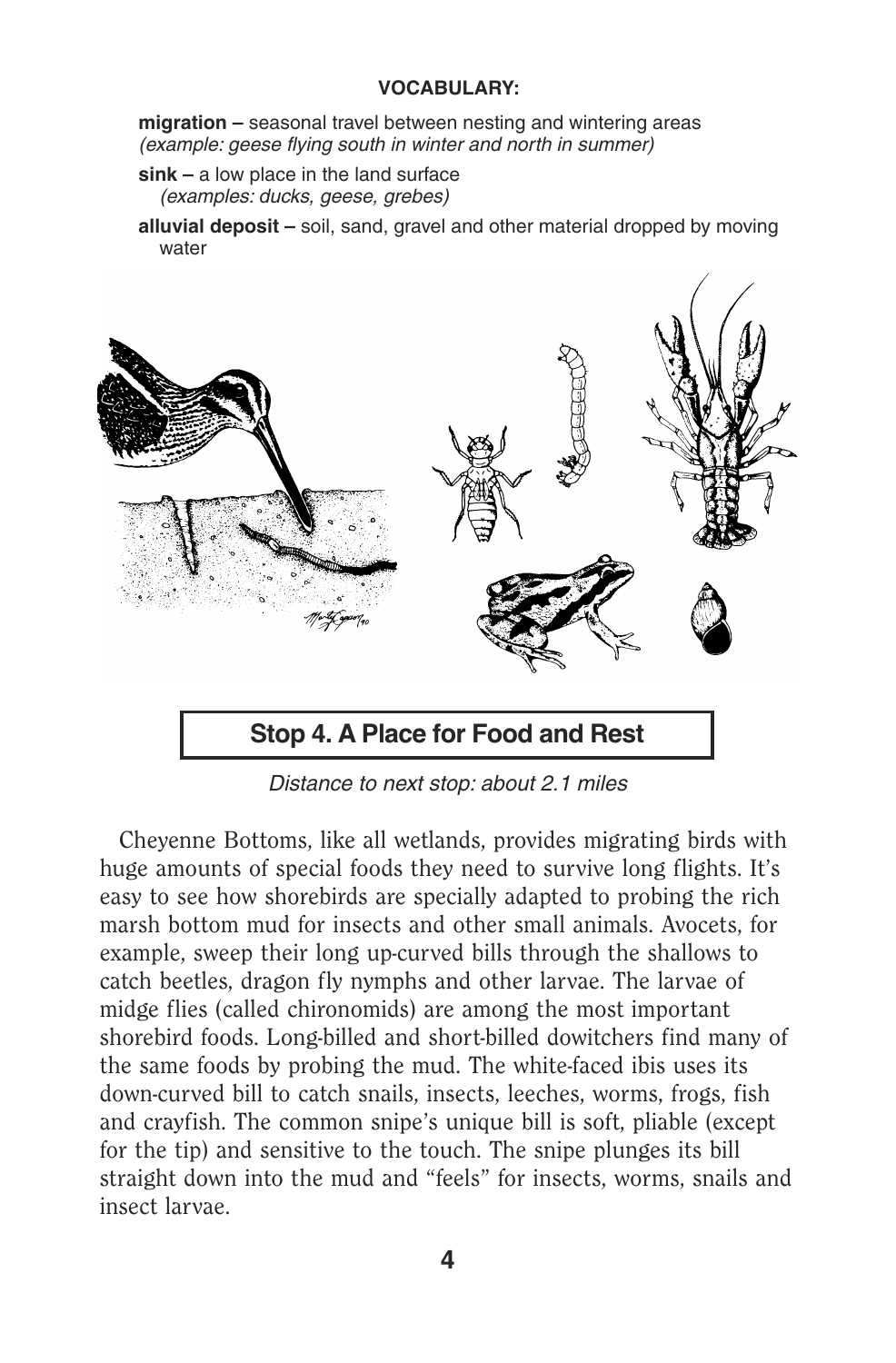# **Stop 5. Getting Water Where it's Needed**

# Distance to next stop: about 0.5 mile

 On your left is Pool 1. You will continue to drive around it counterclockwise until you reach Stop 10 (about 4 miles). The huge propanefueled engines on your right turn giant pumps that move water from Pools 3 and 4 into Pool 1, where it is stored for use during drought. These machines can move enough water in about one minute to fill an average in-ground home swimming pool.

 When available, water from Pool 1 is sometimes used to drown out pest plants, especially the narrow leaf cattails you see all around the Bottoms. The cattails die after being submerged where sunlight and oxygen can't reach them for long periods.

 Cattails, like most other marsh plants, provide food and shelter for many wetland birds and other animals. But uncontrolled, they can spread over an entire marsh, choking out the open water spaces that are important to marsh wildlife.

#### **VOCABULARY:**

 **drought –** a long period without rain or snow **cattails –** tall marsh plants with thin leaves

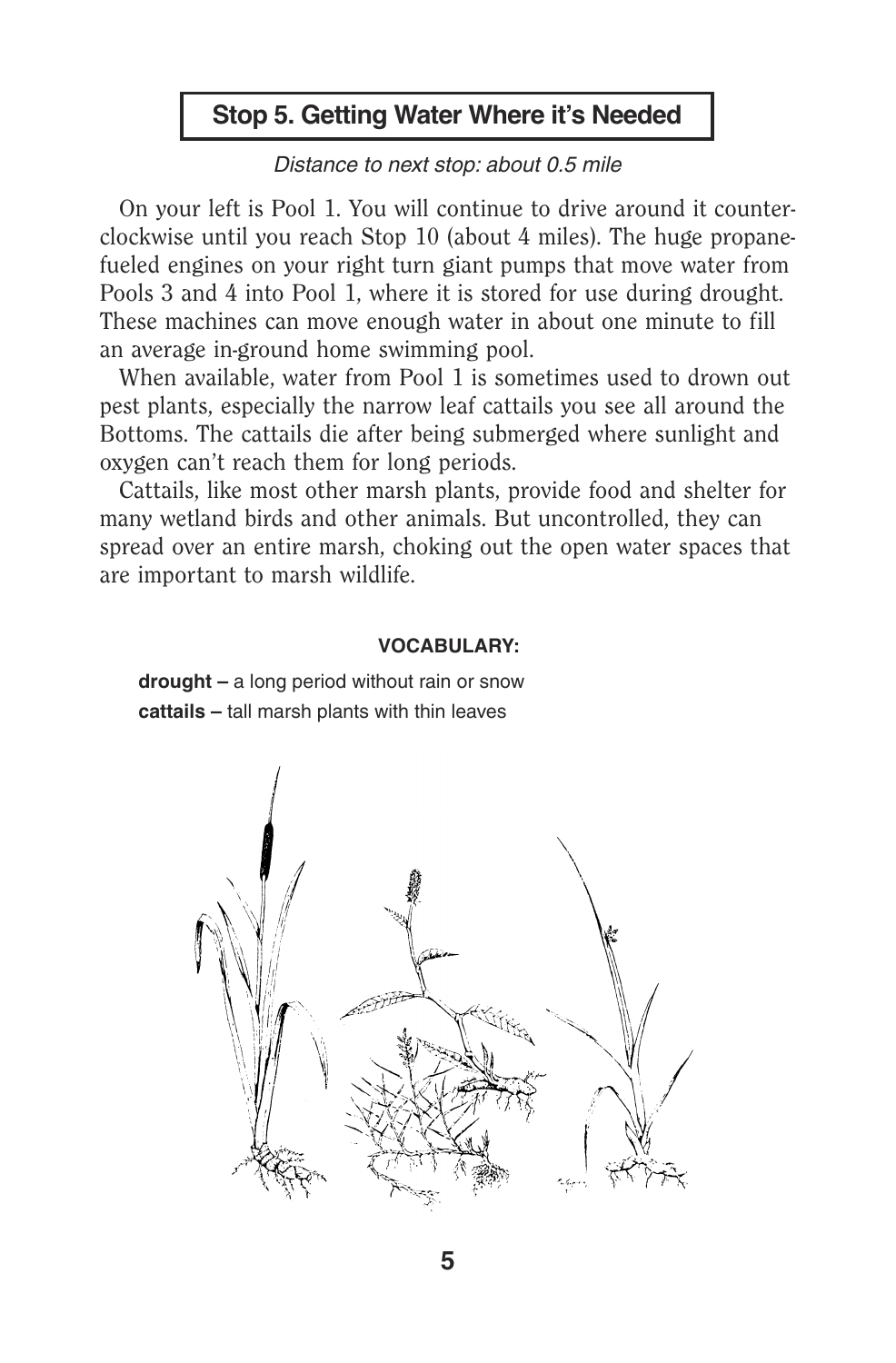# **Stop 6. Homes for Marsh Mammals**

## Distance to next stop: about 0.6 miles

 Cheyenne Bottoms is most important to ducks, geese and shorebirds, but other animals live here, too. Mammals found here include beaver, mink and many small rodents. The mammal most often seen at the Bottoms is the muskrat. These large rat-shaped creatures are important because they help clear the water of cattails – a part of the muskrat's diet. You may be able to see their large cattail-pile houses.

 Beavers, large rodents, are plant eaters, too. They feed mainly on small, tender tree branches. Beavers at Cheyenne Bottoms live in dens beneath the shoreline soil.

 Trees are scarce in the Bottoms because the water beneath the soil is quite salty. When trees become large enough for their roots to reach the salt water, they die. This occurs because evaporating water leaves behind its salt and minerals. Only a small amount of water leaks downward from the Bottoms and contributes to the saltiness of the groundwater. Much of the groundwater salt comes from natural salt deposits deep below the surface.

 The only trees that thrive in these conditions are invasive salt cedars, which are not valuable to many wild animals. Controlling these invaders may involve burning and flooding them.

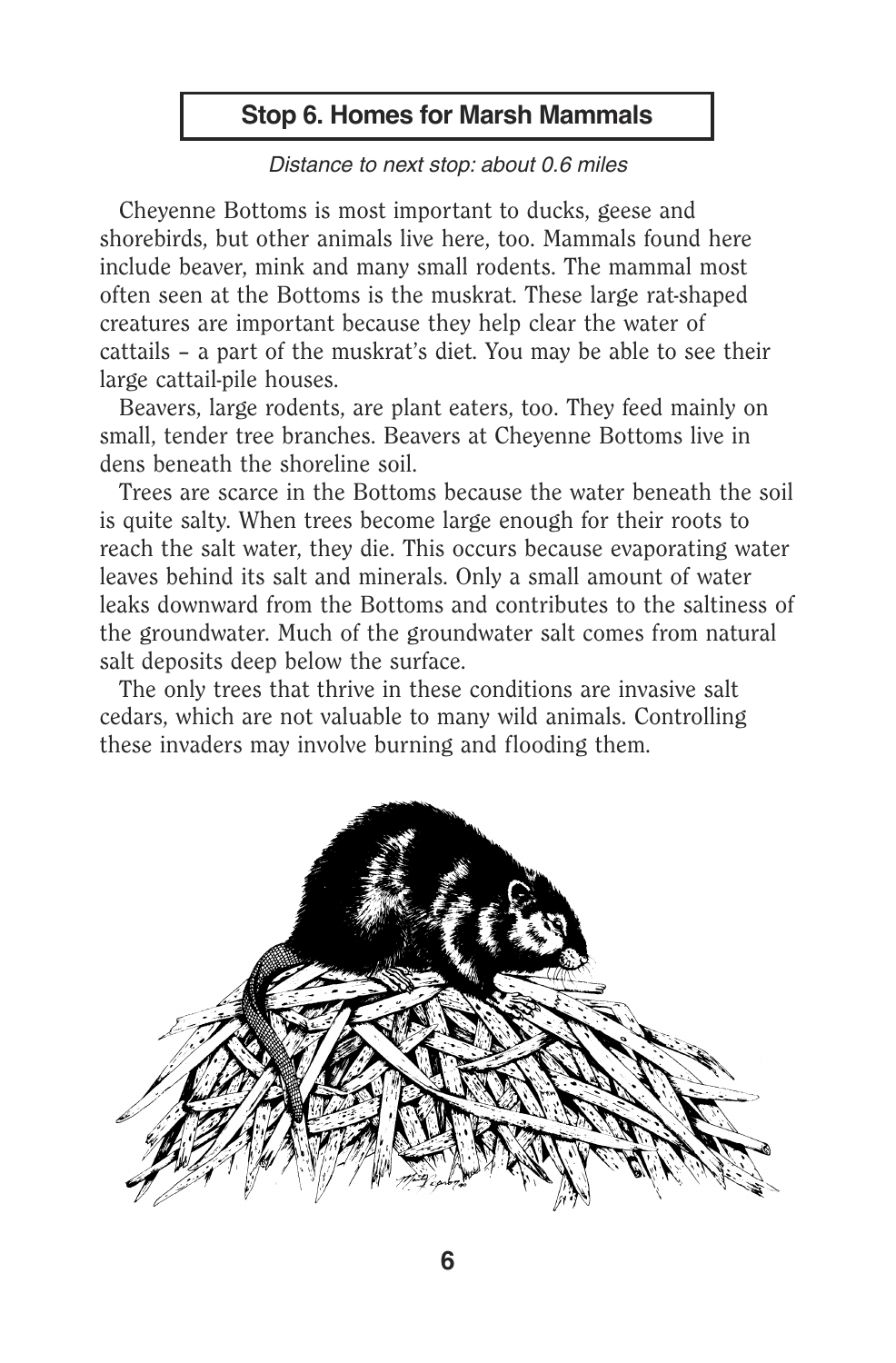#### **VOCABULARY:**

 **cover –** plants in which animals take shelter from predators and severe weather

salt cedar – a short, bushy tree that grows in salty soils

**evaporating –** water turning into vapor and entering the air

**groundwater –** water naturally found beneath the earth's surface

# **Stop 7. When Water was Abundant**

Distance to next stop: about 1.4 miles

 If you turned right here, you would be driving on the dike that divides Pools 2 and 3. Pool 2, covering almost 3,000 acres on the Bottoms' northwest side, occasionally receives water from Blood Creek and Deception Creek. These two small streams were once the natural suppliers of Cheyenne Bottoms' water.

 Blood Creek is said to be so named because the Cheyenne Indians once battled a rival tribe on its banks. The fight, presumably for hunting rights, was so fierce that the creek reportedly flowed red with the warriors' blood.

 A system of dams and canals now carries water to the Bottoms from Wet Walnut Creek and the Arkansas River. When first constructed, the system brought ample water to the marsh. Today, because of reductions in stream flows and ground water levels, little or no water reaches the Bottoms through the inlet system.

#### **VOCABULARY:**

 **dike –** an artificial wall to control water

**dam –** a wall constructed to hold back water in a stream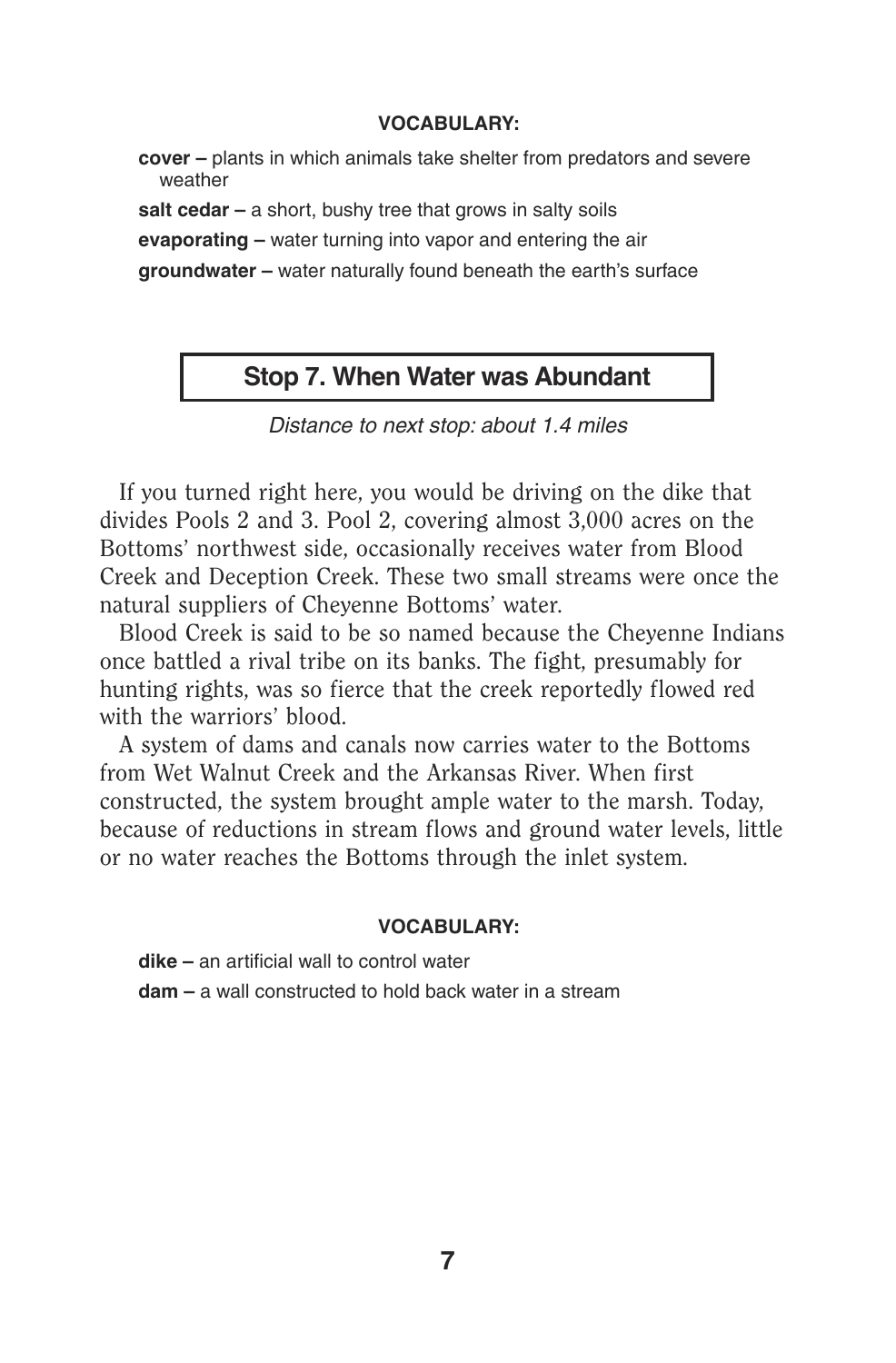

Distance to next stop: about 0.6 miles



 You are looking southeast across Pool 1. This part of Cheyenne Bottoms is a 3,300-acre refuge where no disturbance of wildlife is allowed. This protection encourages shorebirds and waterfowl to stay at the Bottoms while replenishing energy reserves necessary for migration. This great bird gathering attracts birdwatchers from all over the world.

 Like other marshes, Cheyenne Bottoms offers food and shelter to many wild animals. Its wet soils support unique plants and animals generally not found in lakes or uplands. Its shallow waters allow the sun's energy to reach the fertile marsh bottom and cause rapid plant growth. This provides the food needed by insects, crustaceans, fish, amphibians, reptiles, birds and mammals that inhabit Cheyenne Bottoms.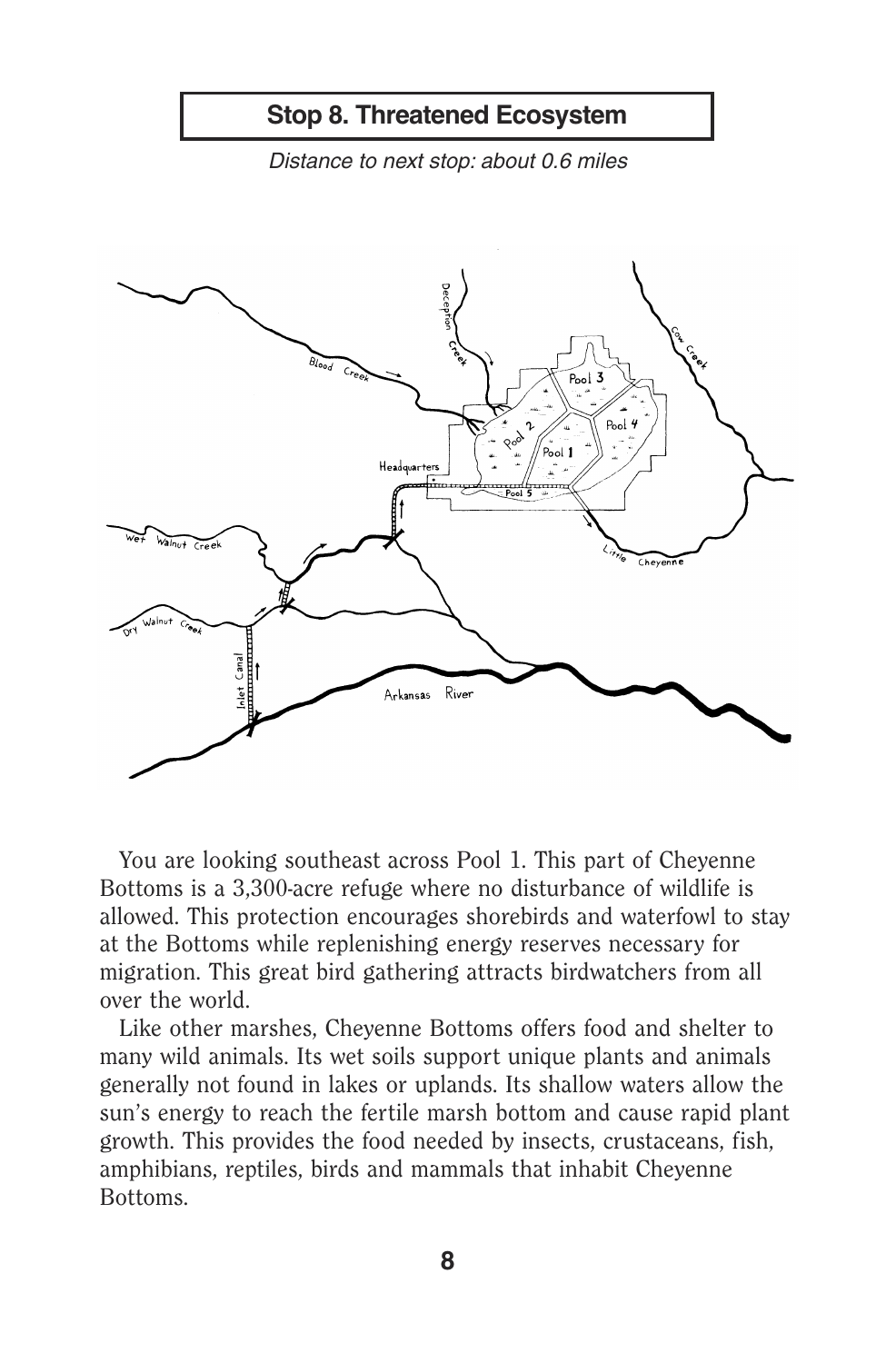

 The variety and abundance of wildlife found in marshes is among the greatest of any type of habitat. Sadly, more than half of the North American wetlands that once existed have been destroyed for farming, highways and growing cities and towns. Every year in the United States another 300,000 acres of wetlands are lost.

#### **VOCABULARY:**

 **refuge –** a place where wildlife is not hunted or disturbed **birdwatcher –** a person who identifies and studies wild birds **upland –** land that is not normally wet (examples: prairie hills, mountain forests) **insect –** often used as a slang word for very small animals that live in the marsh soil and water (examples: worms, beetles, centipedes) **crustacean –** animal with jointed body, hard covering and antennae (example: crayfish) **habitat –** the land, water and plants that provide wildlife with food and cover **ecosystem –** a community consisting of animals, plants and their local envi-

ronment (example: marsh ecosystem, woodland ecosystem)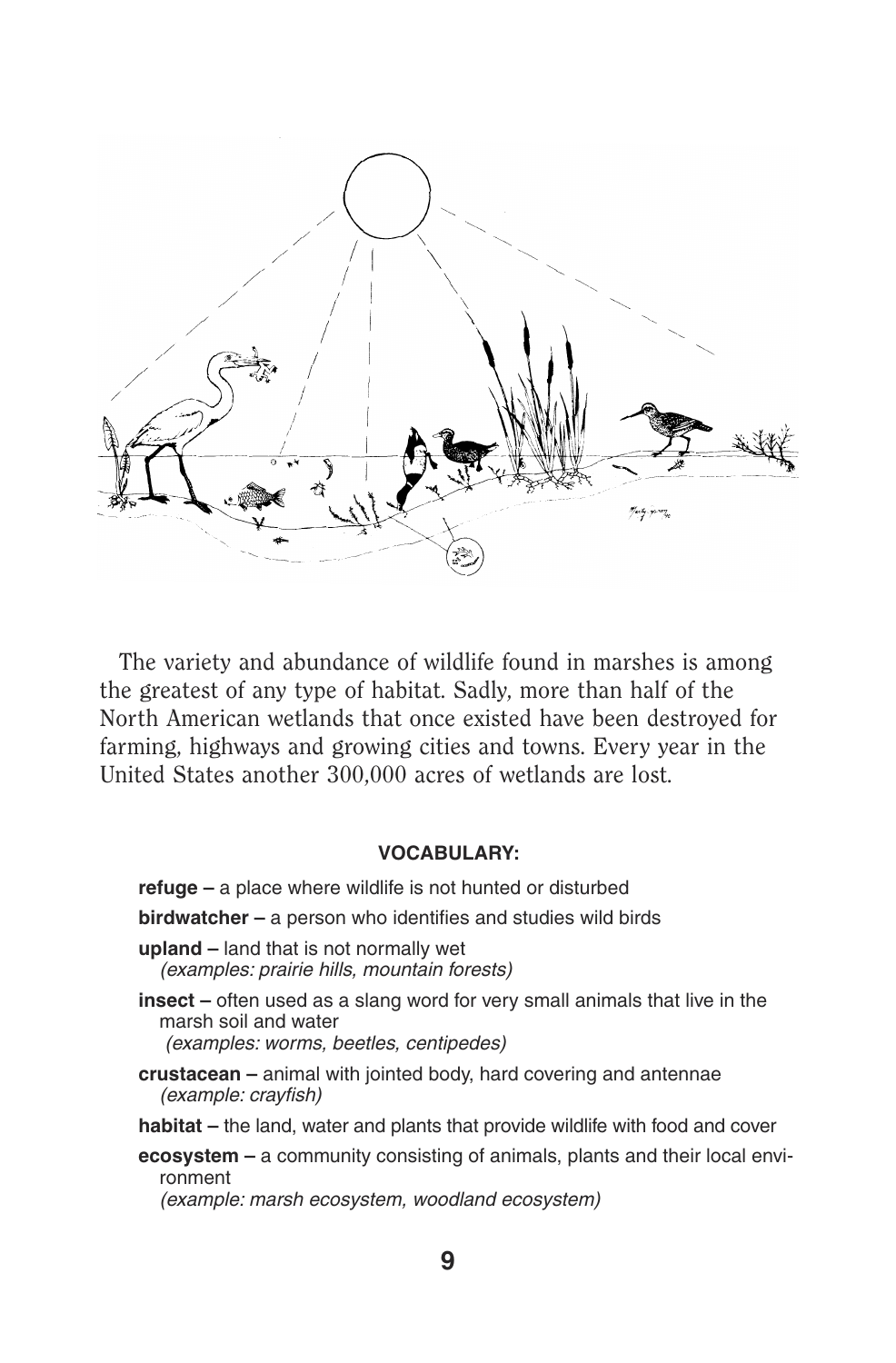

Distance to next stop: about 0.9 miles

 The concrete boxes you can see on the small islands in this pool are hunting blinds built in the 1950s. They have been used by thousands of sportsmen, who come to Cheyenne Bottoms to enjoy the area's fine duck and goose hunting. Blinds have also been built in Pool 3 and Pool 4.

 During the early 1900s, market hunters hauled ducks from Cheyenne Bottoms to large cities, where the birds were prized table fare. Often, hundreds of ducks were shot with huge shotguns, mounted on small wooden boats. A dozen canvasback ducks were worth eight dollars in the Chicago markets in the early 1900s.

 Market hunting is no longer allowed. Today, ducks, geese and other game animals are hunted only under strict laws that keep wildlife populations healthy. Money from hunting license and duck stamp sales helps to pay for work that benefits wildlife at Cheyenne Bottoms and elsewhere. In fact, Cheyenne Bottoms Wildlife Area was originally purchased with these funds.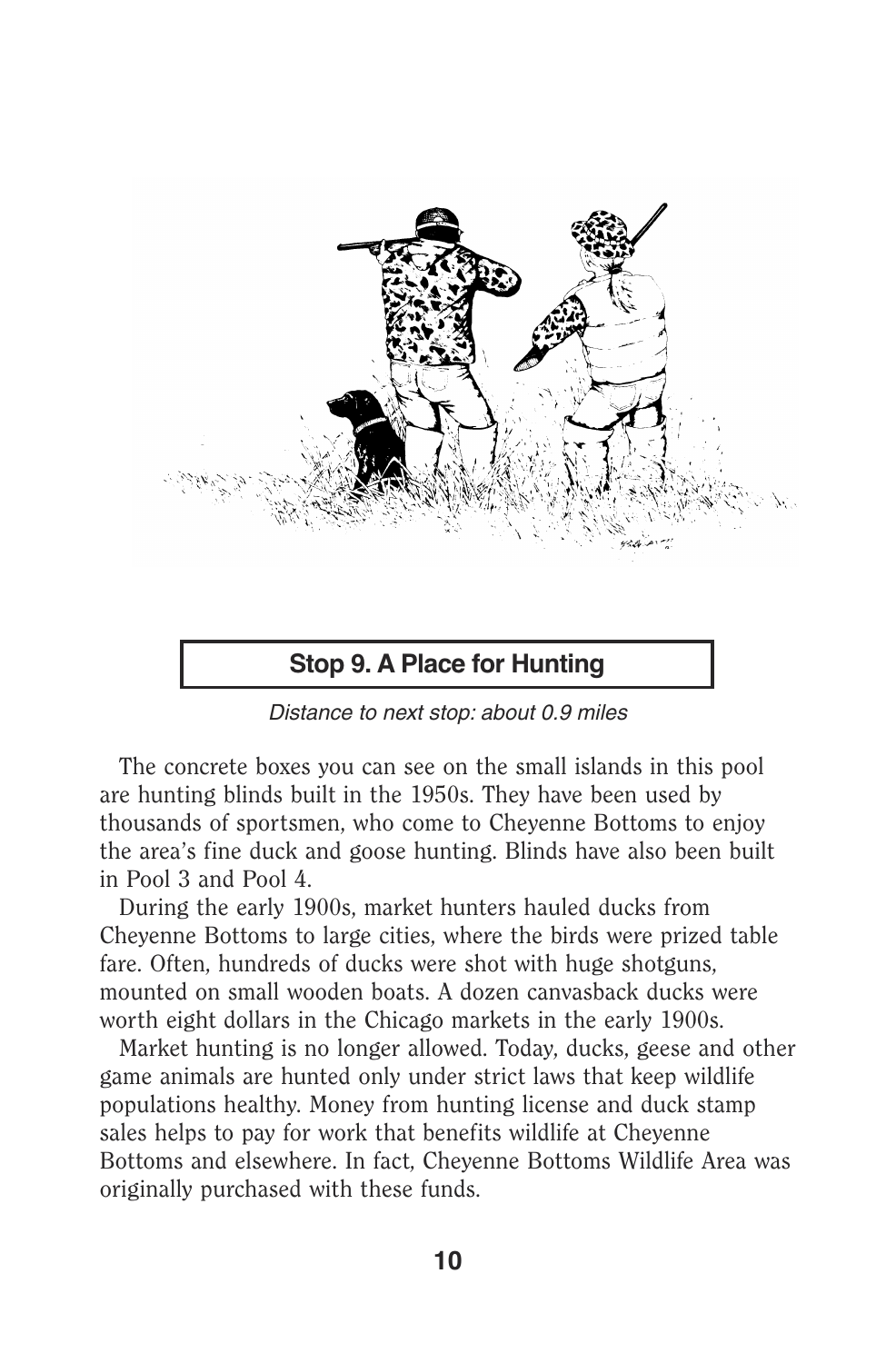Funding for rebuilding and protecting Kansas wetlands comes from the sale of hunting licenses, federal duck stamps and state waterfowl habitat permits.

#### **VOCABULARY:**

- **sportsman** a responsible person who hunts, traps or fishes and obeys the laws, behaves properly in the field and helps to protect wildlife habitat
- **blind** a camouflaged place where a hunter waits for game
- **market hunter** a person who hunted animals to sell for profit
- **game animal** wildlife that can legally be hunted, trapped or fished
- **wildlife population –** the animals of one species, or particular kind, in a certain area

**duck stamp –** a stamp sold to raise money to improve waterfowl habitat

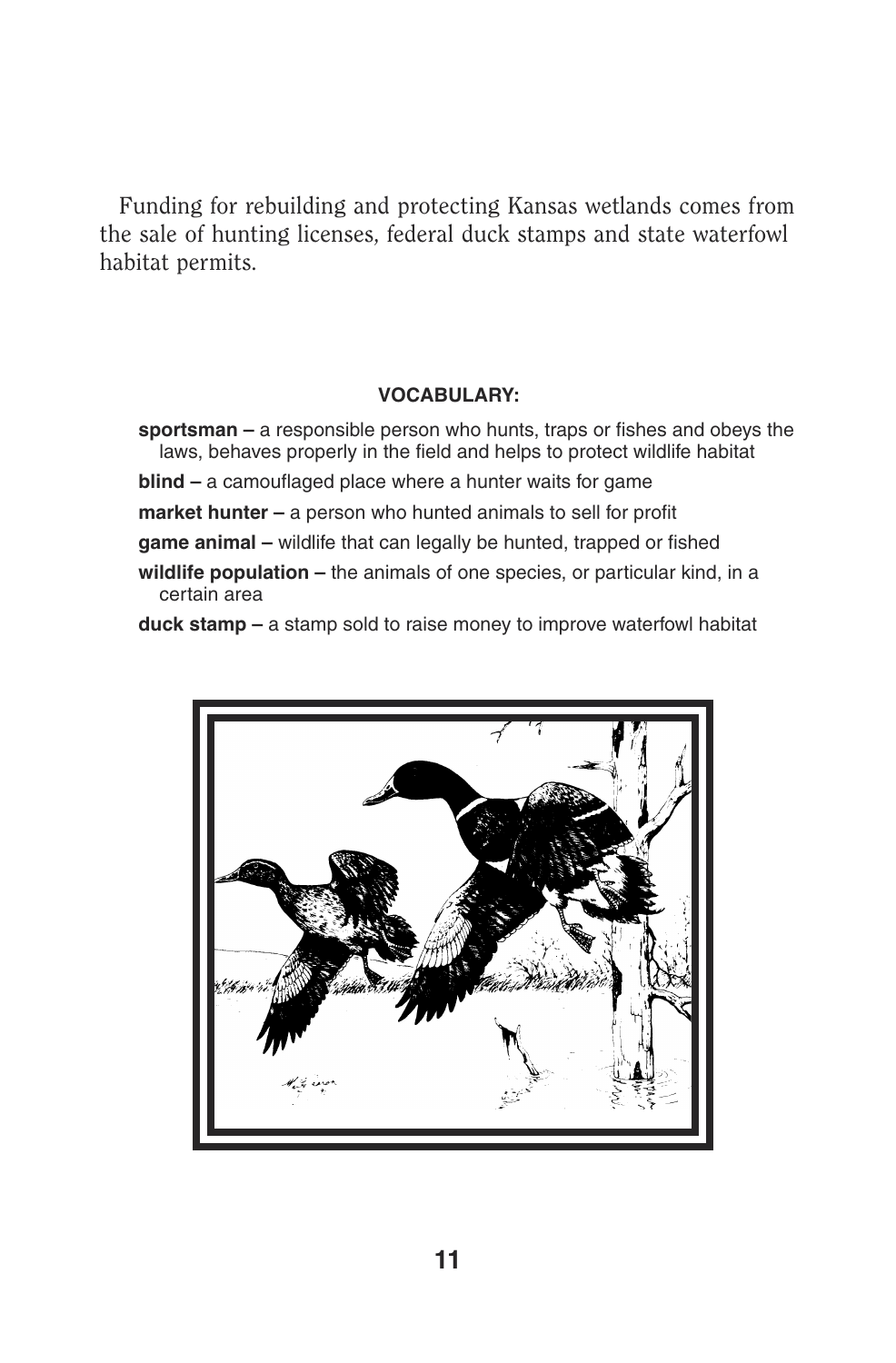# **Stop 10. Rare and Endangered Animals**

Distance to next stop: about 0.9 miles

 You are looking south across the inlet canal and into Pool 5. Many threatened and endangered species depend on the marsh during their spring and fall migrations. Interior least terns, piping plovers and whooping cranes are among the endangered animals you might see at the Bottoms.

 Many of the world's whooping cranes migrate through central Kansas. In fact, U.S. Fish and Wildlife Service officals have designated the Bottoms as critical habitat for the cranes. They are most likely to be here in late October and early November. When whooping cranes are present, parts of Cheyenne Bottoms are closed to visitors to allow the birds to rest and feed without disturbance.

 During the 1940s, there were only about 16 whooping cranes left in the world. Today, marshes like Cheyenne Bottoms, whooping crane numbers continue to increase.

#### **VOCABULARY:**

 **threatened –** so few in number as to almost be endangered **endangered –** so few in number that almost none are left in the wild

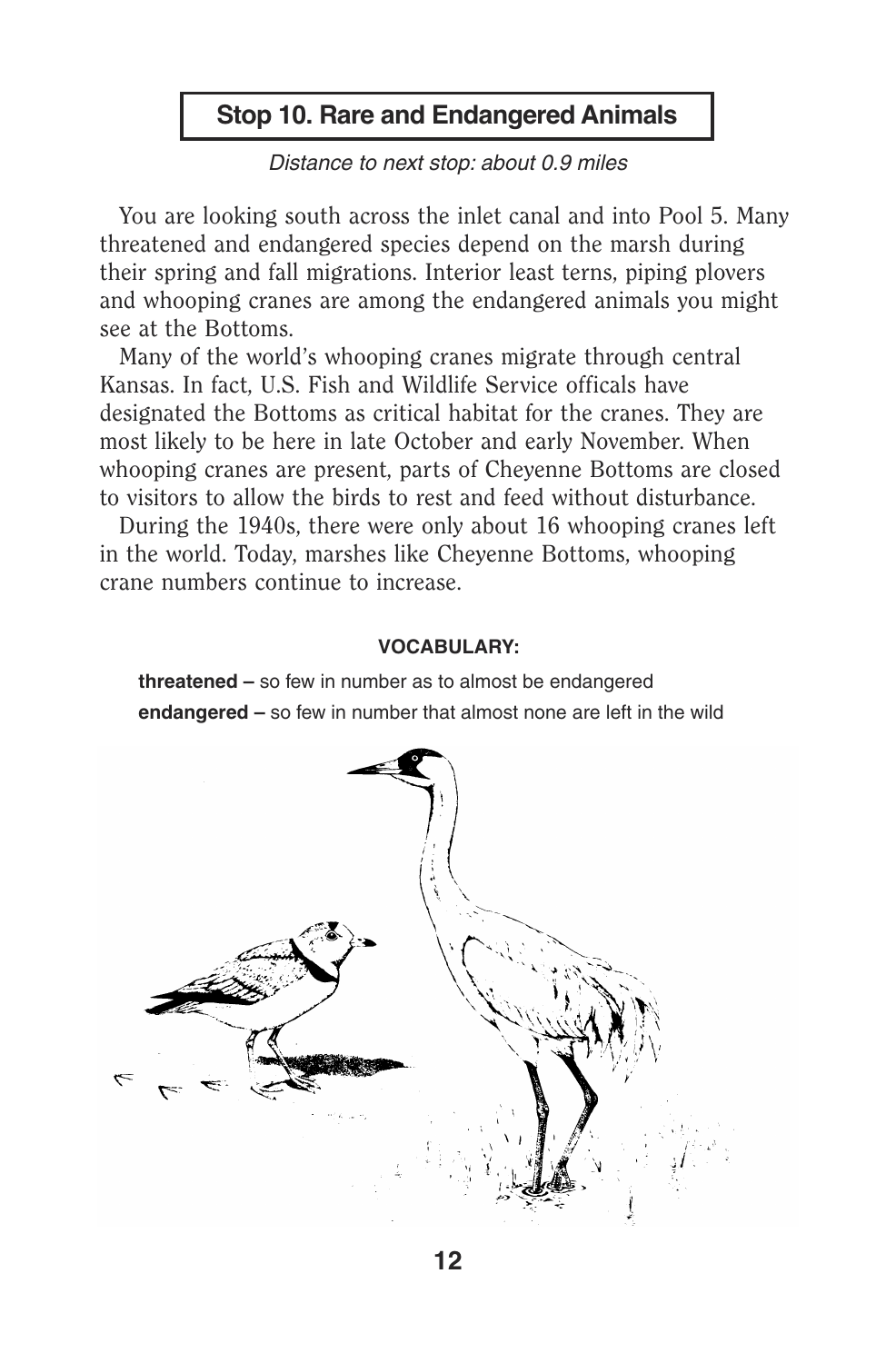# **Stop 11. A Long History of Water**

# Distance to next stop: about 0.7 miles

 This canal was built in the early 1950s to bring water 23 miles from the Arkansas River into the Bottoms. Other canals and dams have been built to help get water from smaller streams to the marsh. The streams that once supplied the Bottoms seldom flow because irrigation and other human activities have lowered the levels of groundwater that once kept them flowing. The future of Cheyenne Bottoms and other ecosystems is threatened by this growing water shortage.

 Early attempts to develop Cheyenne Bottoms included plans for a huge lake and a water wheel driven by a man-made waterfall. These ideas were abandoned, mainly because they were too costly. Other developers even wanted to drain the great marsh so it could be farmed.

 Wetlands lose large amounts of water through evaporation and through plant leaves (a process called transpiration). Cheyenne Bottoms loses about 60 inches of water to evaporation annually. Only about 24 inches of rain falls here each year.

 KDWPT began purchasing land for the Cheyenne Bottoms Wildlife Area in 1942. The internal dikes were constructed in the mid 1940s. Totaling more than 20 miles long, the dikes help to control and conserve water. More than 50 miles of channels also help to move water.

#### **VOCABULARY:**

**irrigation** – artificially watering land in order to grow crops **conserve –** to use something from nature wisely without wasting it **erosion –** the movement of soil by water or wind **siltation –** the depositing of fine soil due to erosion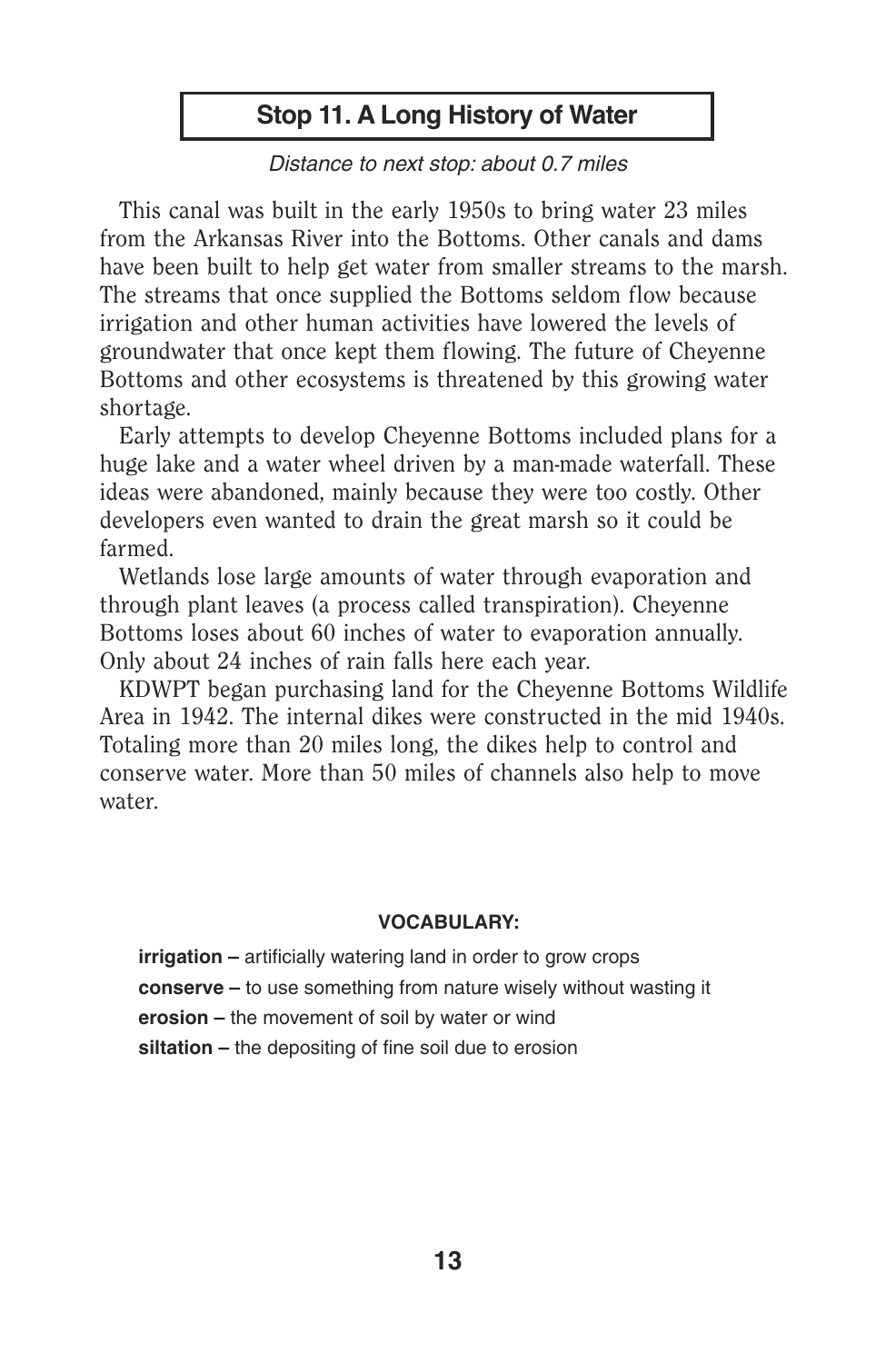# **Stop 12. Making Habitat**

# Distance to next stop: about 1.4 miles

 Looking south here, you can see a dike that surrounds several small islands. These were built to provide nesting places for endangered interior least terns and other shorebirds. The terns, like many wetland birds, need open sand bars for nesting. Least terns are endangered, in part, because many wetland and stream sand bars have been destroyed or damaged by human activities.

 Other examples of man-made habitat you might see at Cheyenne Bottoms include duck and goose nesting baskets supported on metal poles. Brush piles placed on the dikes are the homes of many rabbits, raccoons and other small animals. And, sunning "logs" for turtles, snakes and other cold-blooded animals have been made by extending wooden poles from the shore into the water.

#### **VOCABULARY:**

 **sand bar –** a deposit of sand usually left by moving water **cold-blooded–** animal type with body temperature the same as its surroundings

(examples: reptiles and amphibians)